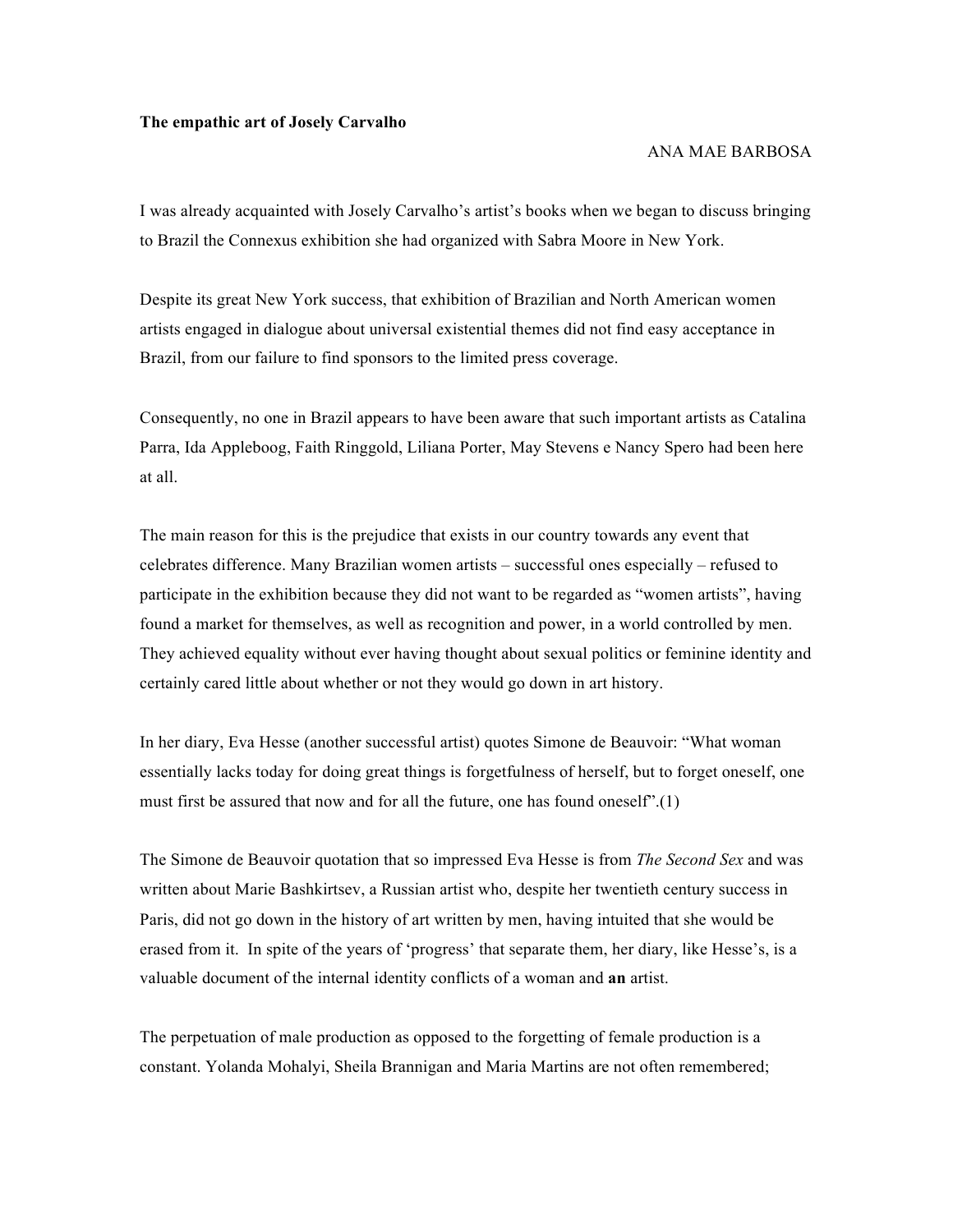Tarsila do Amaral and Anita Malfalti would also remain forgotten if two women (Aracy Amaral and Marta Rossetti) had not produced in-depth studies of them and their work.

Talk of sexual politics is considered piffle in Brazil, and identity problems are understood in terms of their content. According to Julia Kristeva, the search for identity is identification *in abjection*. In the search for identity thus conceived, the subject self and the object self struggle to disassociate, to stand apart, allowing individuals to see themselves as they might be seen by the "other", and be as the "other" does not want itself to be seen.

But being in the world is a political situation and, similarly, politics are no subject for the visual arts in Brazil.

It is significant, for instance, that the rejection of multiculturalism by political discourse in our country, one of the organizing principles of Carvalho's exhibition, is considered through Edward Said's concept of orientalism, an attempt at self-protection from the stigma of aprioristic culpability.

Multiculturalism in Brazil is completely obscured by the desperate search for submission to the European code in order to be successful abroad, which many have managed.

Any reference to politics is considered pamphleteering and radicalism is such that even Carl Andre, after his felicitous statement that "Life is the link between art and politics", would be accused of pamphleteering.

Political work by international artists is not disseminated in Brazil. Everyone knows Borofsky but, despite the millions of street children in Brazilian cities and the atrocities of São Paulo's Carandiru, no one wants to hear about the magnificent work he did at MoMA in 1992 about the image of the homeless, nor even of his film *Prisoners*, made with inmates from three California prisons, of which he said:

*I use my art as a tool to work out what's going on in my life. I'm working with an inner politics here, and what's going on in these prisons has to be worked out in my life too. What can I learn from these people? What does it mean to be free? Why do people end up in prisons?*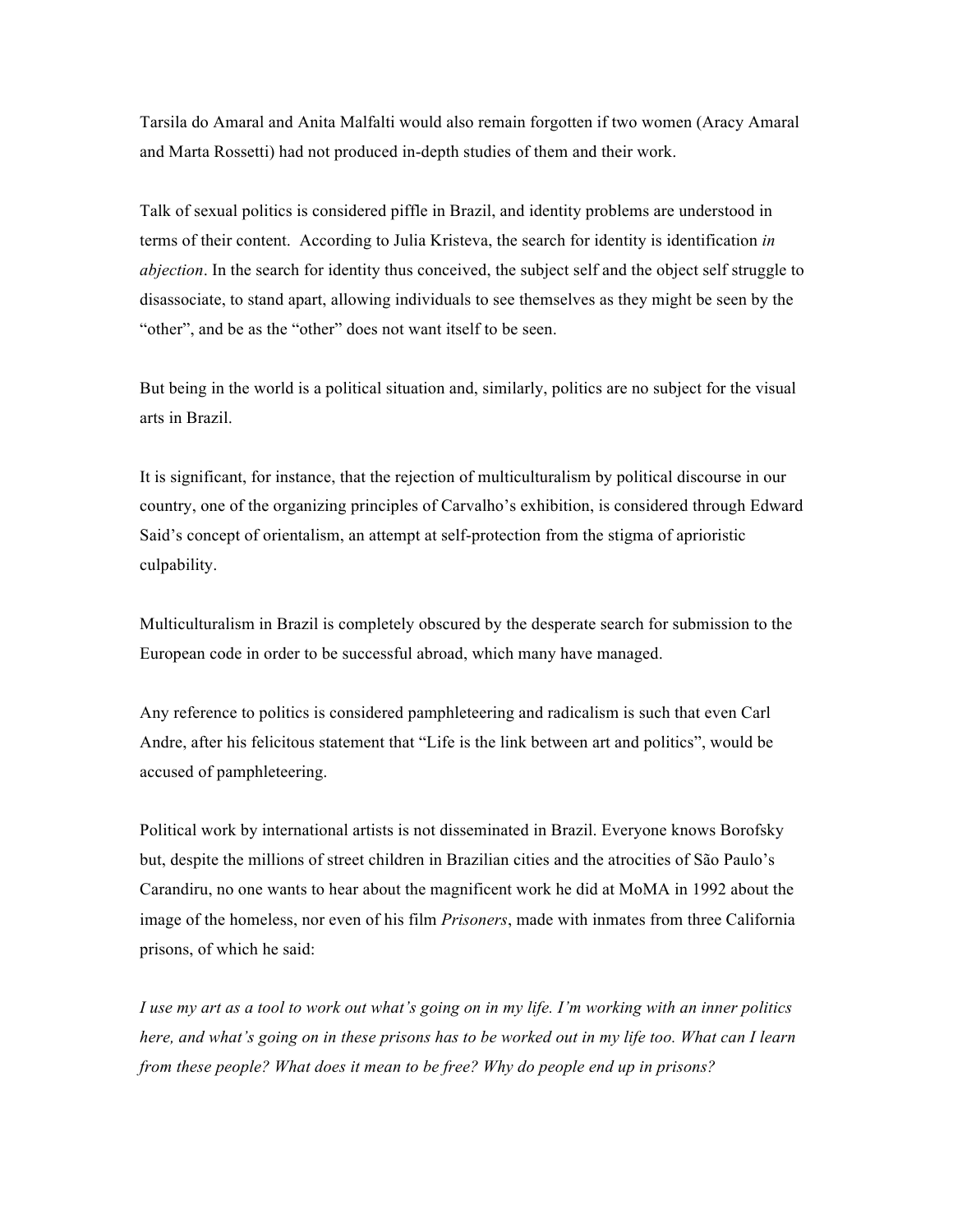Likewise, it is from her empathy for the world around her that Josely Carvalho constructs works pregnant with metaphor and metonymie.

Images from the Gulf War allude to images of other wars and other deaths in the East and in the West, in the First World and in the Third, in Recife and in Sâo Paulo, presented to us as televised spectacle and cooled by a diffuse, uniform light.

Suzy Gablik warns us that "*Right now, our culture still promotes only a disenfranchised conception of the social role and political function of art: and it will continue to do so as long as*  we conceive of culture itself simply as an arena of individuals to achieve their own professional *ends". (4)*

On a lesser scale, the political strength of art is equally scorned in the United States, where Josely Carvalho has lived for fifteen years and where she is better known than in her native Brazil. In the last three years, however, the political power of artists has been increasingly recognized, particularly in New York's *The Decade Show*, organized by three museums (the New Museum for Contemporary Art, the Studio Museum of Harlem, and the Museum of Contemporary Hispanic Art, which is currently closed).

Showing the high quality of many black, women and Latin American artists whose presence in museums and galleries was marginal throughout the 1980s, as well as work by other artists of equal quality who had been institutionally successful, the exhibition issued a warning to those prejudiced cultural spaces that worshipped only the "European" code: "very white, very male, very mainstream". (5) *The Decade Show*, in which Josely Carvalho participated, worked some very visible changes in the cultural politics of hegemonic institutions, making them more flexible towards multiculturalism and the politicizing of the aesthetic object.

It was until after the warning issued by the *Decade Show* that Waldo Rasmussen managed to organize his long-dreamt-of (nearly ten years in the planning) exhibition of Latin American art. More astonishing still was the prophetic vocation of "Helter Skelter: L.A. Art in the 1990's", a political exhibition that revealed the violent, oppressive, dispossessed side of contemporary life and, coincidentally, closed two days before the Los Angeles race riots.

Some artists are seeing politically what politicians do not see.